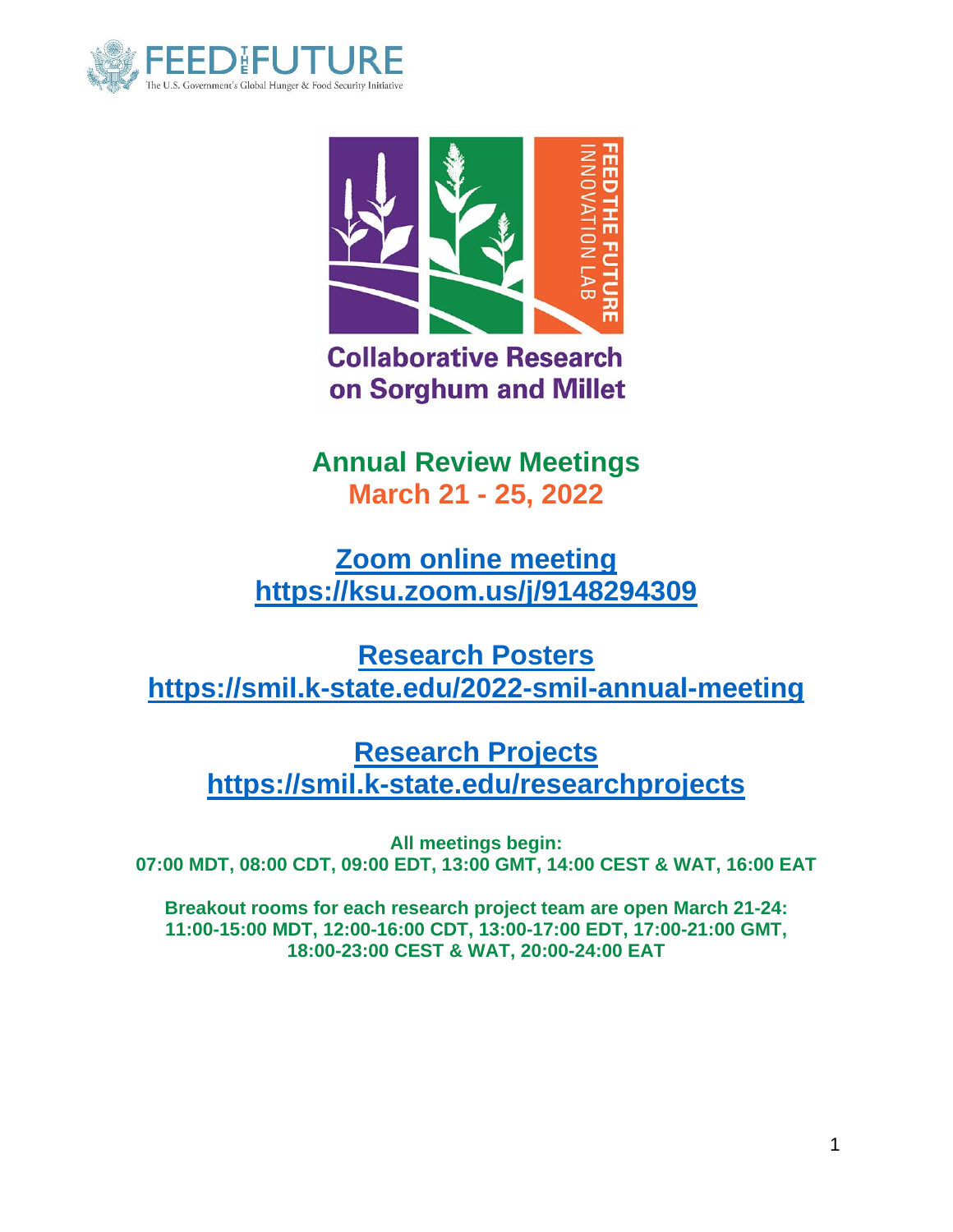

# **[MONDAY, MARCH 21](https://www.feedthefuture.gov/) – OPENING REMARKS, TARGET COUNTRIES, UPDATES**

| 08:00 CDT | <b>Opening Remarks</b>                                        | Dr. Timothy J. Dalton<br><b>SMIL Director and Professor of</b><br>Agricultural Economics at Kansas State<br><b>University</b>                                                                                                                                                               |
|-----------|---------------------------------------------------------------|---------------------------------------------------------------------------------------------------------------------------------------------------------------------------------------------------------------------------------------------------------------------------------------------|
|           |                                                               | Dr. Ernie Minton<br>Dean for College of Agriculture and<br>Director for Research and Extension at<br><b>Kansas State University</b>                                                                                                                                                         |
|           |                                                               | Dr. Faith B. Tarr<br><b>USAID Agreement Officer Representative</b><br>for SMIL and General Development<br>Officer for Bureau for Resilience and<br><b>Food Security</b>                                                                                                                     |
| 08:30     | SMIL target country presentations                             | <b>Nat Bascom</b><br><b>SMIL Assistant Director</b>                                                                                                                                                                                                                                         |
| 08:45     | Ethiopia                                                      | Dr. Alemu Tirfessa<br><b>SMIL Ethiopia Coordinator</b>                                                                                                                                                                                                                                      |
| 09:05     | Niger                                                         | Dr. Moustapha Moussa<br><b>SMIL Niger Coordinator</b>                                                                                                                                                                                                                                       |
| 09:25     | Senegal                                                       | Dr. Ndjido Ardo Kane<br><b>SMIL Senegal Coordinator</b>                                                                                                                                                                                                                                     |
| 09:45     | <b>USAID discussion about target</b><br>country presentations | Dr. Faith B. Tarr<br>Dr. Nora Lapitan<br><b>Research Community of Practice Lead</b><br>and Input Systems Division Chief for<br><b>USAID Bureau for Resilience and Food</b><br>Security<br>Dr. Robert Bertram<br>Chief Scientist for USAID Bureau for<br><b>Resilience and Food Security</b> |
|           |                                                               | <b>External Advisory Board</b>                                                                                                                                                                                                                                                              |
| 11:00     | <b>Break</b>                                                  |                                                                                                                                                                                                                                                                                             |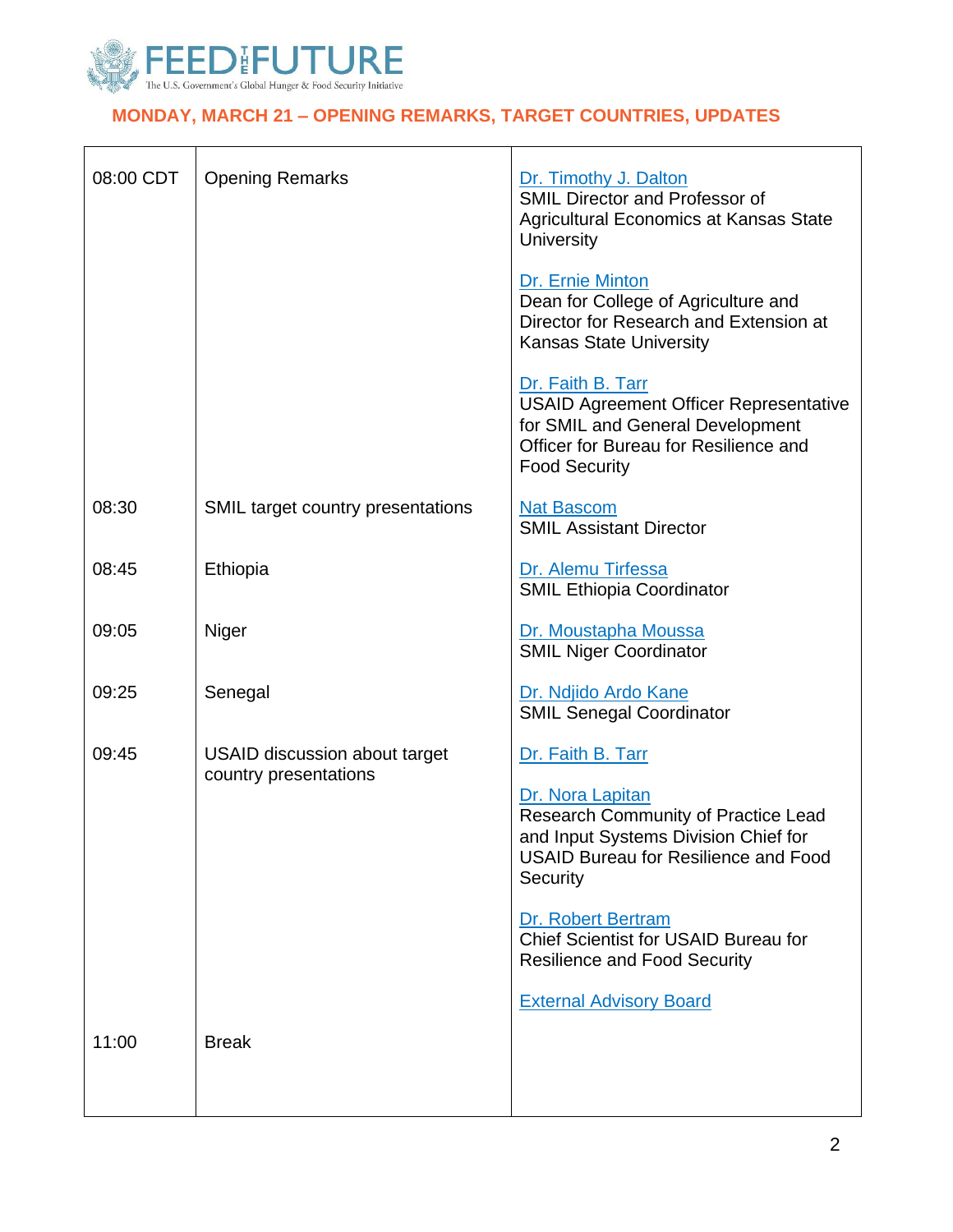

| 11:15 | <b>SMIL</b> communications                                                  | Dr. Benjamin Kohl<br><b>SMIL Program Administrator</b> |
|-------|-----------------------------------------------------------------------------|--------------------------------------------------------|
| 11:30 | <b>SMIL</b> finance                                                         | <b>Kim Suther</b><br><b>SMIL Business Manager</b>      |
| 11:40 | Adjourn                                                                     |                                                        |
|       | <b>SMIL Management Entity and</b><br><b>External Advisory Board debrief</b> |                                                        |

## **TUESDAY, MARCH 22 - ETHIOPIA**

| 08:00 CDT | <b>Genetic Enhancement of Sorghum to</b><br><b>Promote Commercial Seed Supply</b><br>and Grain Market Development   | Dr. Gebisa Ejeta |
|-----------|---------------------------------------------------------------------------------------------------------------------|------------------|
| 09:15     | <b>Advancing Improved Functionality</b><br>and Protein Quality Sorghum Hybrids<br>for Food Applications in Ethiopia | Dr. Joseph Awika |
| 10:30     | Adjourn                                                                                                             |                  |
|           | <b>SMIL Management Entity and</b><br><b>External Advisory Board debrief</b>                                         |                  |

## **WEDNESDAY, MARCH 23 - WEST AFRICA**

| 08:00 CDT | Seed Balls: Enhancing the Yield<br><b>Effect in Pearl Millet and Sorghum</b><br>and Disseminating the Technology in<br><b>West Africa</b> | Dr. Ludger Hermann   |
|-----------|-------------------------------------------------------------------------------------------------------------------------------------------|----------------------|
| 09:45     | <b>GENMIL: Genetic Enhancement of</b><br>Pearl Millet for Yield, Biotic and<br><b>Abiotic Stress Tolerance in West</b><br><b>Africa</b>   | Dr. Ndjido Ardo Kane |
| 11:00     | <b>Enabling Marker Assisted Selection</b><br>for Sorghum Disease Resistance in<br><b>Senegal and Niger</b>                                | Dr. Clint Magill     |
| 12:00     | Adjourn                                                                                                                                   |                      |
|           | <b>SMIL Management Entity and</b><br><b>External Advisory Board debrief</b>                                                               |                      |